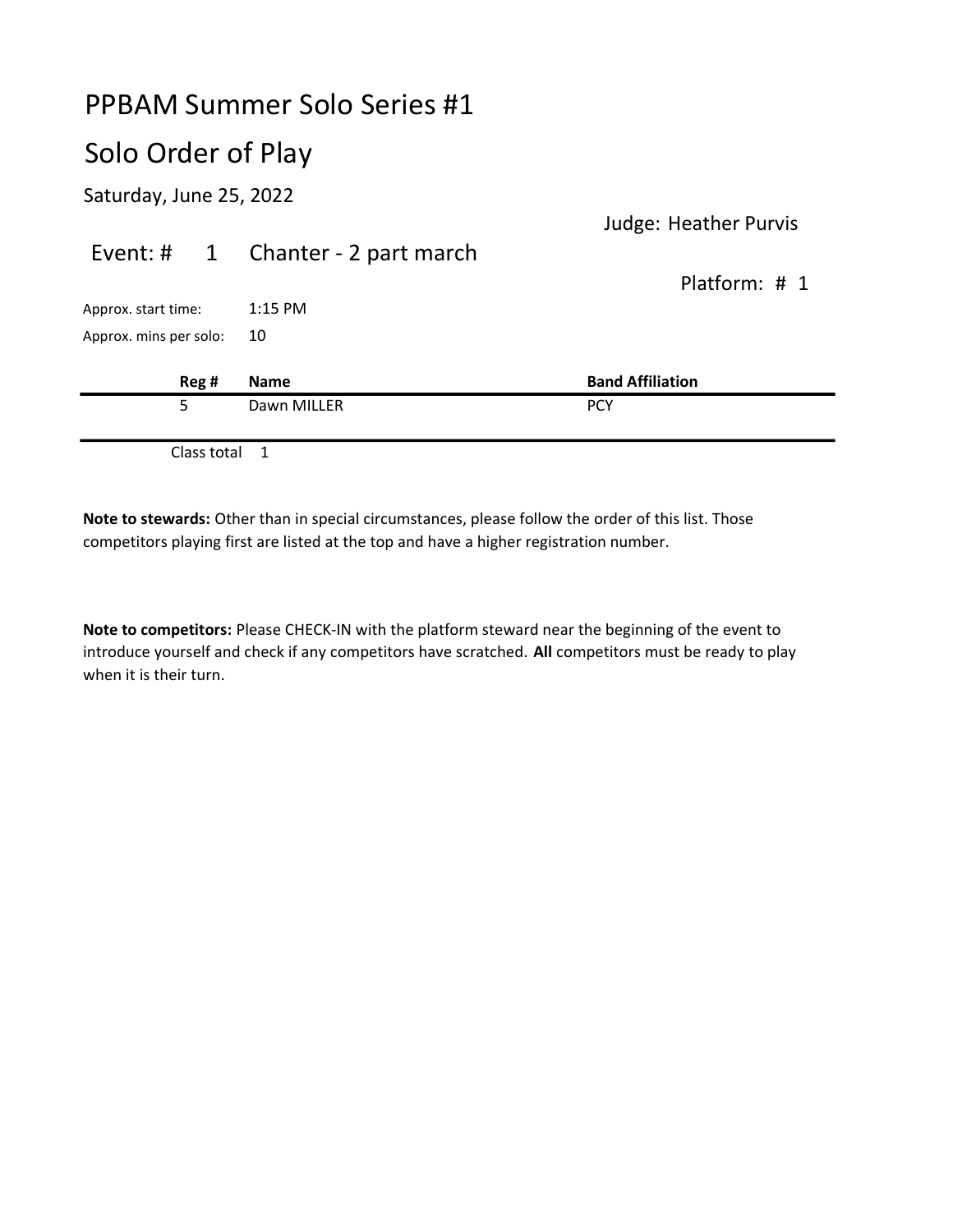## Solo Order of Play

Saturday, June 25, 2022

|                        |  |                                | Judge: Heather Purvis   |
|------------------------|--|--------------------------------|-------------------------|
|                        |  | Event: # $2$ Grade 5 2/4 March |                         |
|                        |  |                                | Platform: $\#$ 1        |
| Approx. start time:    |  | $1:25$ PM                      |                         |
| Approx. mins per solo: |  | 5                              |                         |
|                        |  |                                |                         |
| Reg #                  |  | <b>Name</b>                    | <b>Band Affiliation</b> |
|                        |  | 4 Zachary HILDEBRANDT          | <b>LSRFM</b>            |
|                        |  |                                |                         |

Class total 1

Note to stewards: Other than in special circumstances, please follow the order of this list. Those competitors playing first are listed at the top and have a higher registration number.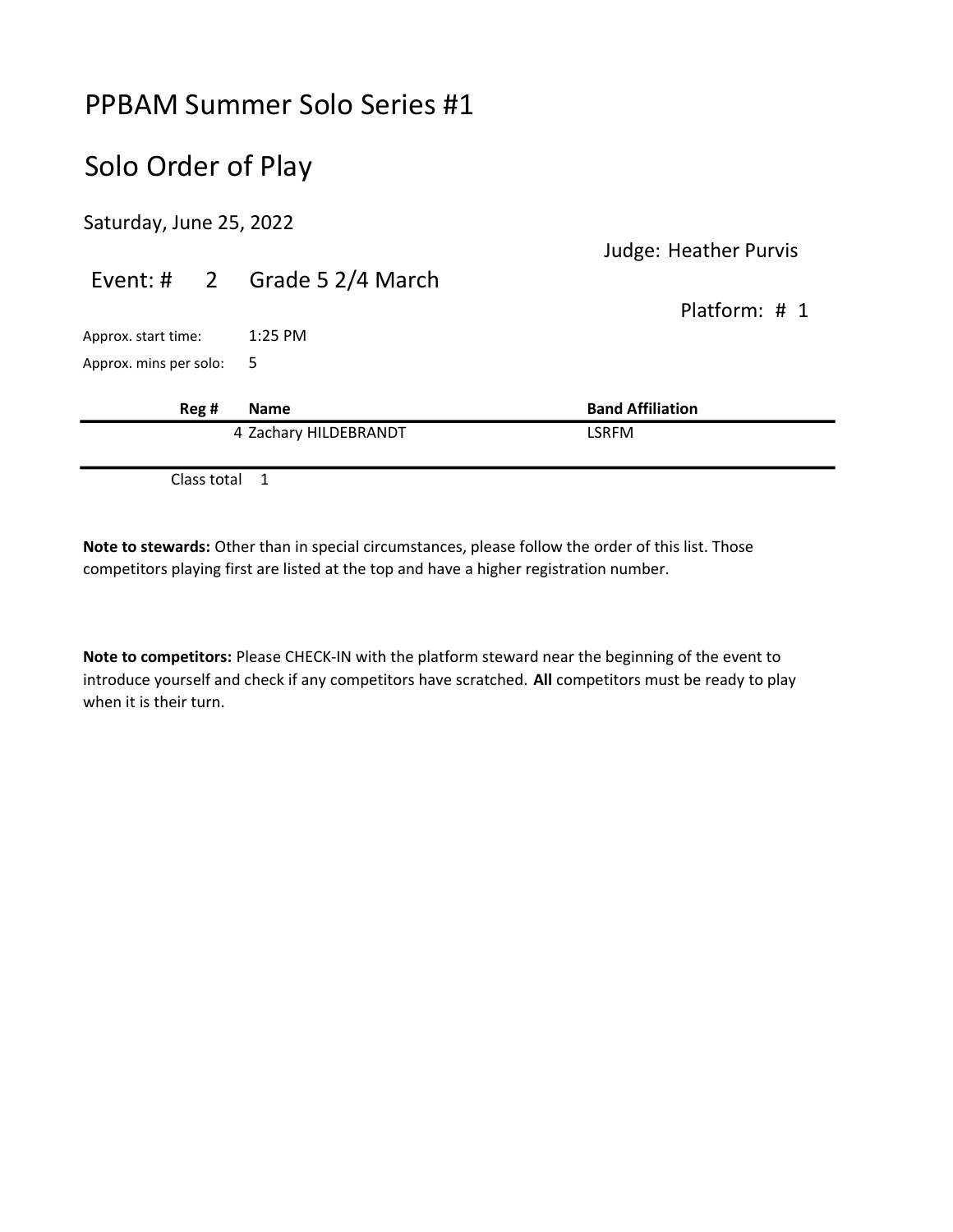## Solo Order of Play

Saturday, June 25, 2022

|                          |             |                              | <b>Judge: Heather Purvis</b> |
|--------------------------|-------------|------------------------------|------------------------------|
|                          |             | Event: # 3 Grade 5 6/8 March |                              |
|                          |             |                              | Platform: # 1                |
| Approx. start time:      |             | $1:50$ PM                    |                              |
| Approx. mins per solo: 5 |             |                              |                              |
|                          | Reg #       | <b>Name</b>                  | <b>Band Affiliation</b>      |
|                          |             | 4 Zachary HILDEBRANDT        | <b>LSRFM</b>                 |
|                          | Class total | -1                           |                              |

Note to stewards: Other than in special circumstances, please follow the order of this list. Those competitors playing first are listed at the top and have a higher registration number.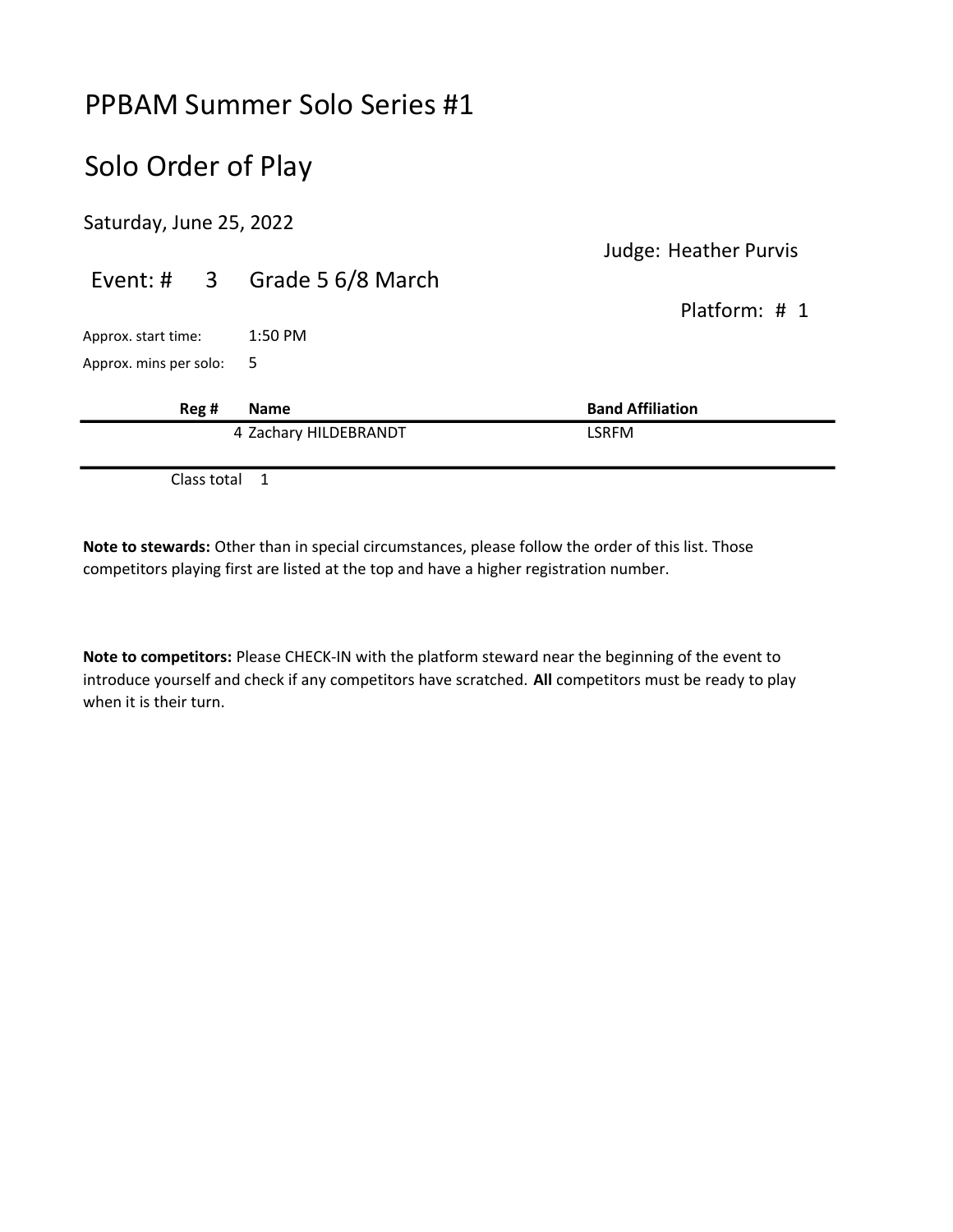## Solo Order of Play

Saturday, June 25, 2022

|                        |                             | Judge: Heather Purvis   |
|------------------------|-----------------------------|-------------------------|
|                        | Event: # 4 Grade 4 Slow Air | Platform: $\#$ 1        |
| Approx. start time:    | $1:00$ PM                   |                         |
| Approx. mins per solo: | - 5                         |                         |
| Reg#                   | <b>Name</b>                 | <b>Band Affiliation</b> |
|                        | 6 Alexina NAULT             | QOCH                    |

3 Matthew OWEN-HUNT LSRFM 2 Diane KOTELKO 303 ANAVETS

Class total 3

Note to stewards: Other than in special circumstances, please follow the order of this list. Those competitors playing first are listed at the top and have a higher registration number.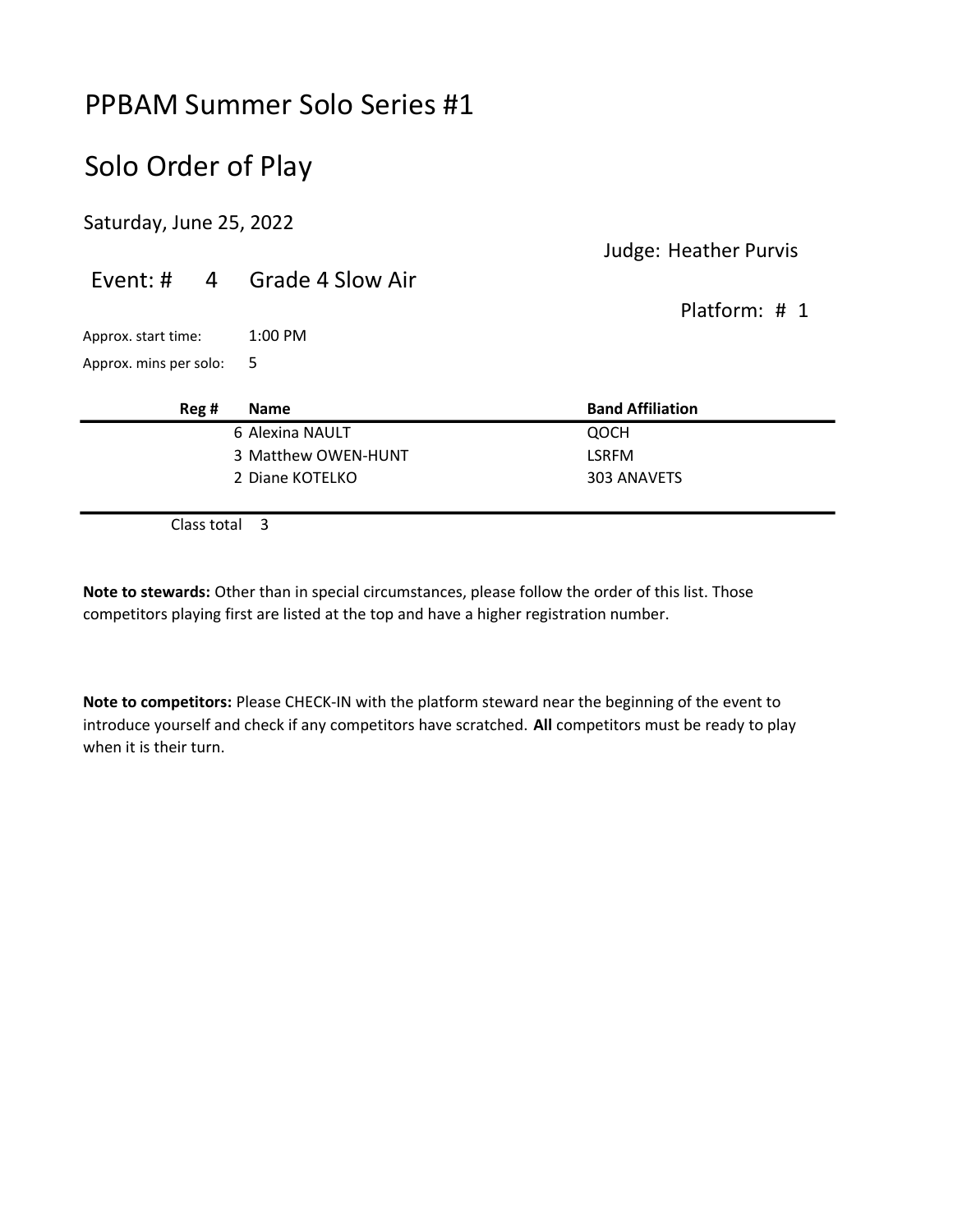## Solo Order of Play

Saturday, June 25, 2022

#### Judge: Heather Purvis

#### Event: # 5 Grade 4 2/4 March Platform: # 1 Approx. start time: 1:30 PM Approx. mins per solo: 5 Reg # Name Band Affiliation 6 Alexina NAULT QOCH 3 Matthew OWEN-HUNT LSRFM 2 Diane KOTELKO 303 ANAVETS

Class total 3

Note to stewards: Other than in special circumstances, please follow the order of this list. Those competitors playing first are listed at the top and have a higher registration number.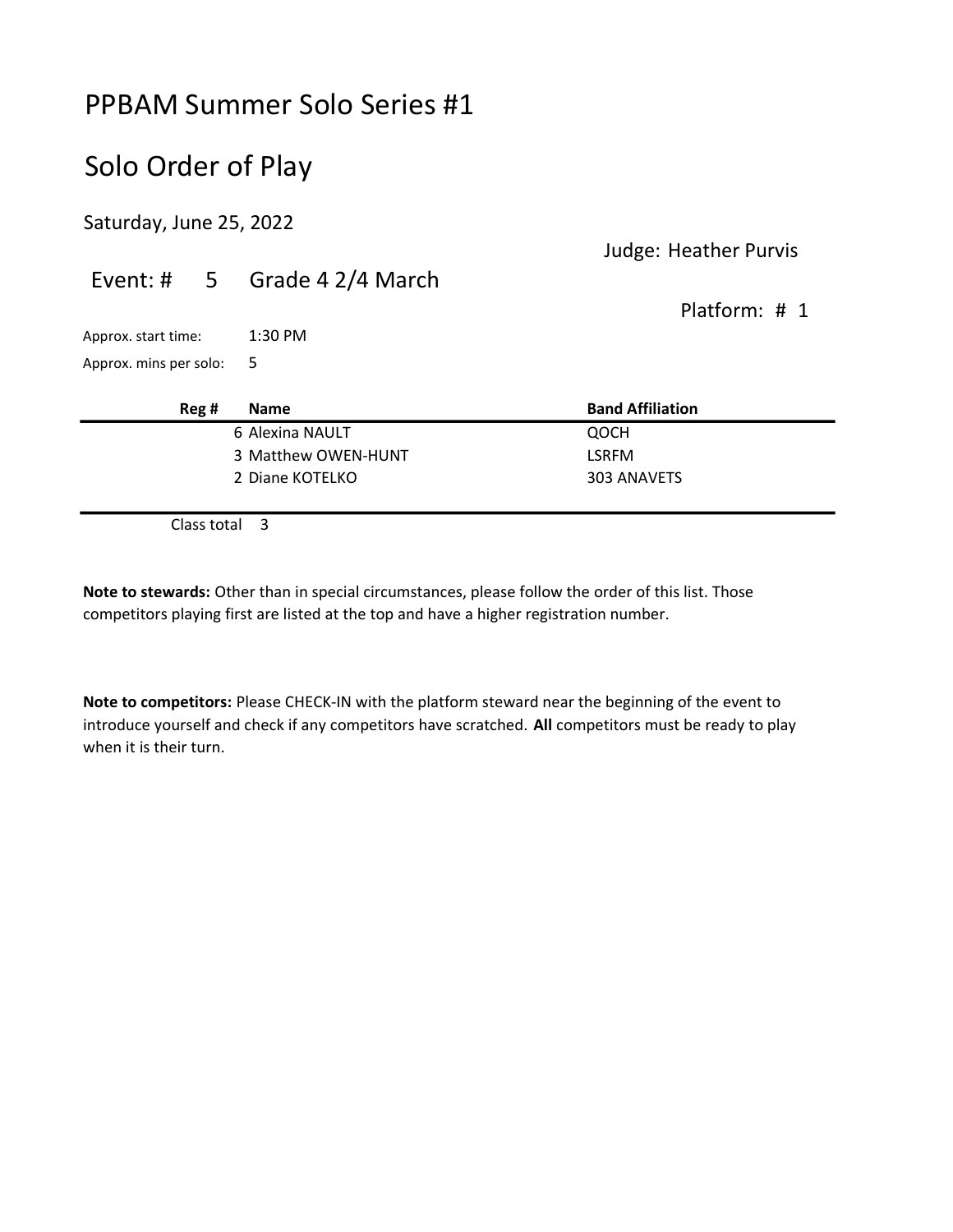## Solo Order of Play

Saturday, June 25, 2022

#### Judge: Heather Purvis

#### Event: # 6 Grade 4 6/8 March Platform: # 1 Approx. start time: 1:55 PM Approx. mins per solo: 5 Reg # Name Band Affiliation 6 Alexina NAULT QOCH 3 Matthew OWEN-HUNT LSRFM 2 Diane KOTELKO 303 ANAVETS

Class total 3

Note to stewards: Other than in special circumstances, please follow the order of this list. Those competitors playing first are listed at the top and have a higher registration number.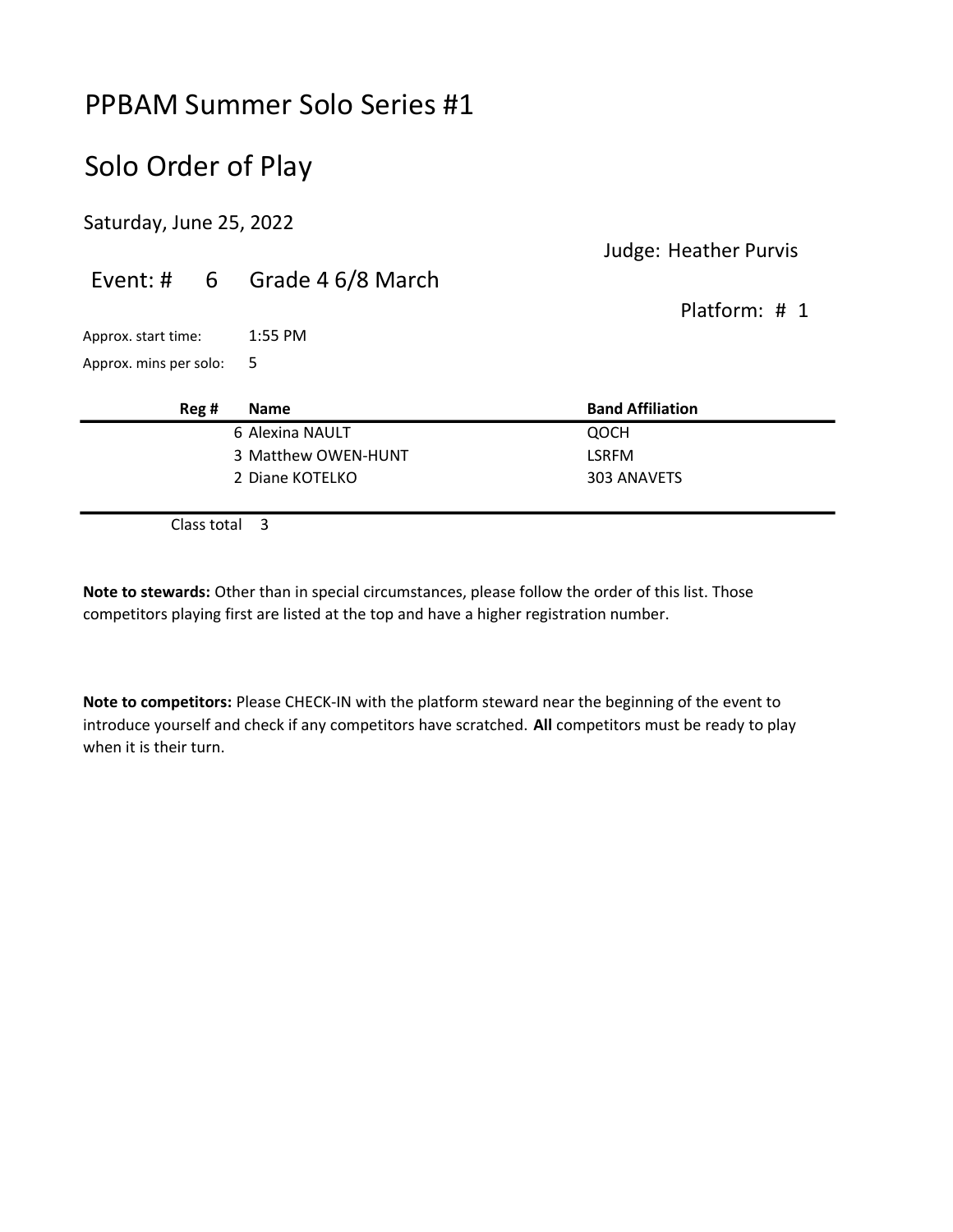## Solo Order of Play

Saturday, June 25, 2022

|                        |                                           |                              | <b>Judge: Heather Purvis</b> |
|------------------------|-------------------------------------------|------------------------------|------------------------------|
|                        |                                           | Event: # 7 Grade 3 2/4 March |                              |
|                        |                                           |                              | Platform: # 1                |
| Approx. start time:    |                                           | $1:45$ PM                    |                              |
| Approx. mins per solo: |                                           | - 5                          |                              |
|                        | Reg #                                     | <b>Name</b>                  | <b>Band Affiliation</b>      |
|                        |                                           | 1 McKenna SHARPE             | <b>LSRFM</b>                 |
|                        | $\sim$ $\sim$ $\sim$ $\sim$ $\sim$ $\sim$ |                              |                              |

Class total 1

Note to stewards: Other than in special circumstances, please follow the order of this list. Those competitors playing first are listed at the top and have a higher registration number.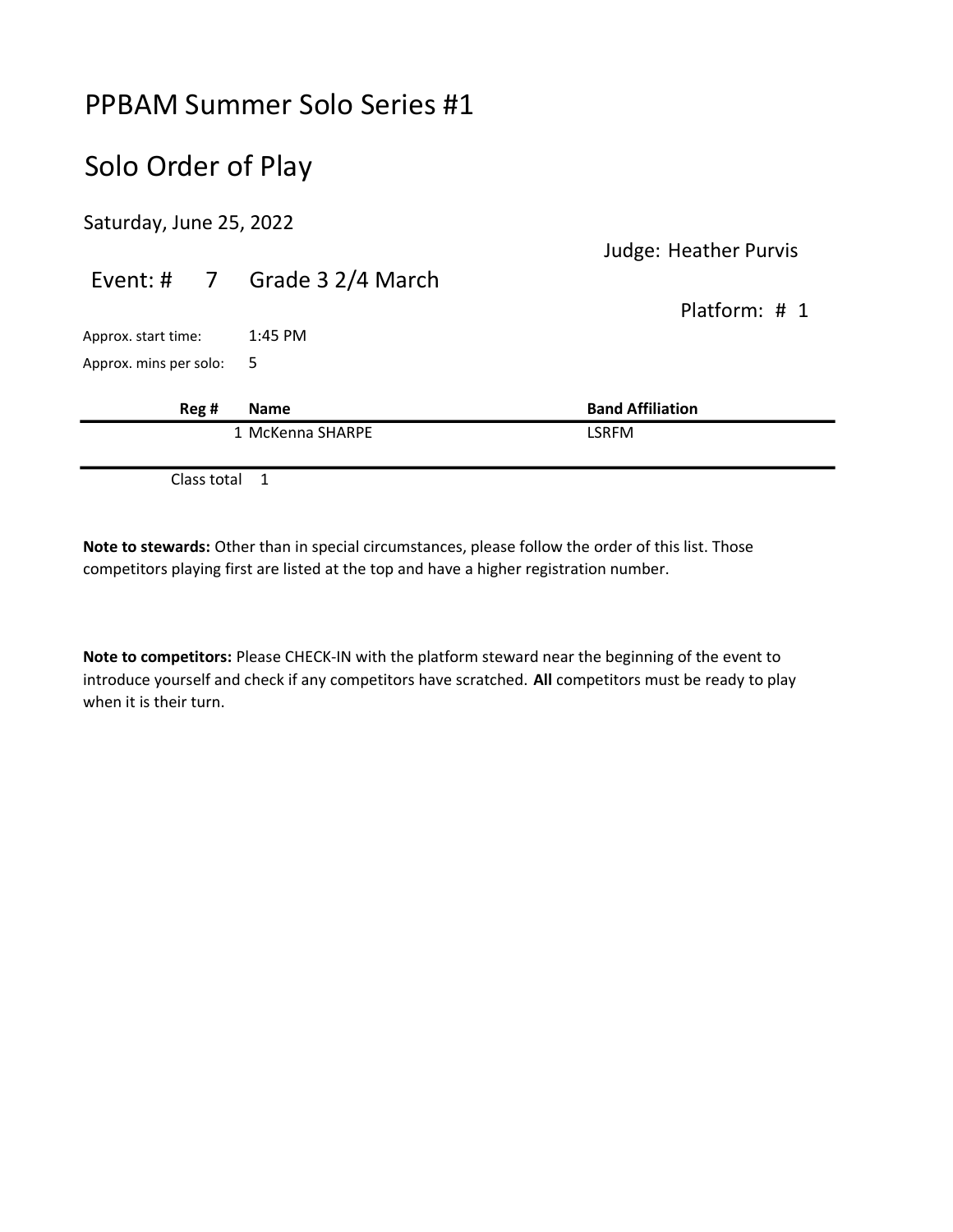## Solo Order of Play

Saturday, June 25, 2022

|                        |                           | <b>Judge: Heather Purvis</b> |
|------------------------|---------------------------|------------------------------|
| Event: #<br>-8         | Grade 3 Strathspey & Reel |                              |
|                        |                           | Platform: # 1                |
| Approx. start time:    | $2:10 \text{ PM}$         |                              |
| Approx. mins per solo: | 10                        |                              |
| Reg #                  | <b>Name</b>               | <b>Band Affiliation</b>      |
|                        | 1 McKenna SHARPE          | LSRFM                        |
|                        |                           |                              |

Class total 1

Note to stewards: Other than in special circumstances, please follow the order of this list. Those competitors playing first are listed at the top and have a higher registration number.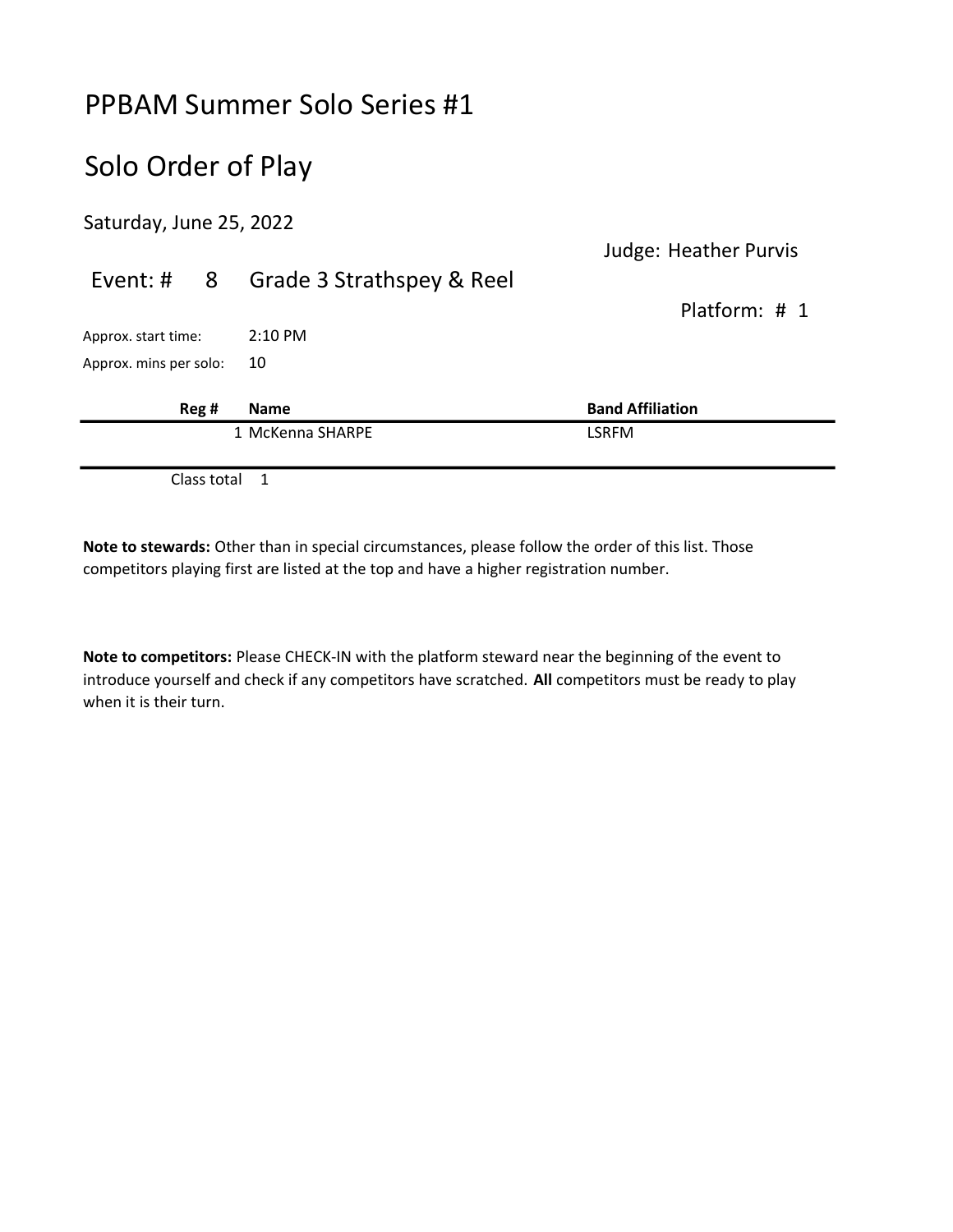## Solo Order of Play

Saturday, June 25, 2022

|                          |                   | <b>Judge: Heather Purvis</b> |
|--------------------------|-------------------|------------------------------|
| Event: $\#$ 9            | Grade 3 Jig       | Platform: # 1                |
| Approx. start time:      | $2:40 \text{ PM}$ |                              |
| Approx. mins per solo: 5 |                   |                              |
| Reg #                    | <b>Name</b>       | <b>Band Affiliation</b>      |
|                          | 1 McKenna SHARPE  | <b>LSRFM</b>                 |
|                          | .                 |                              |

Class total 1

Note to stewards: Other than in special circumstances, please follow the order of this list. Those competitors playing first are listed at the top and have a higher registration number.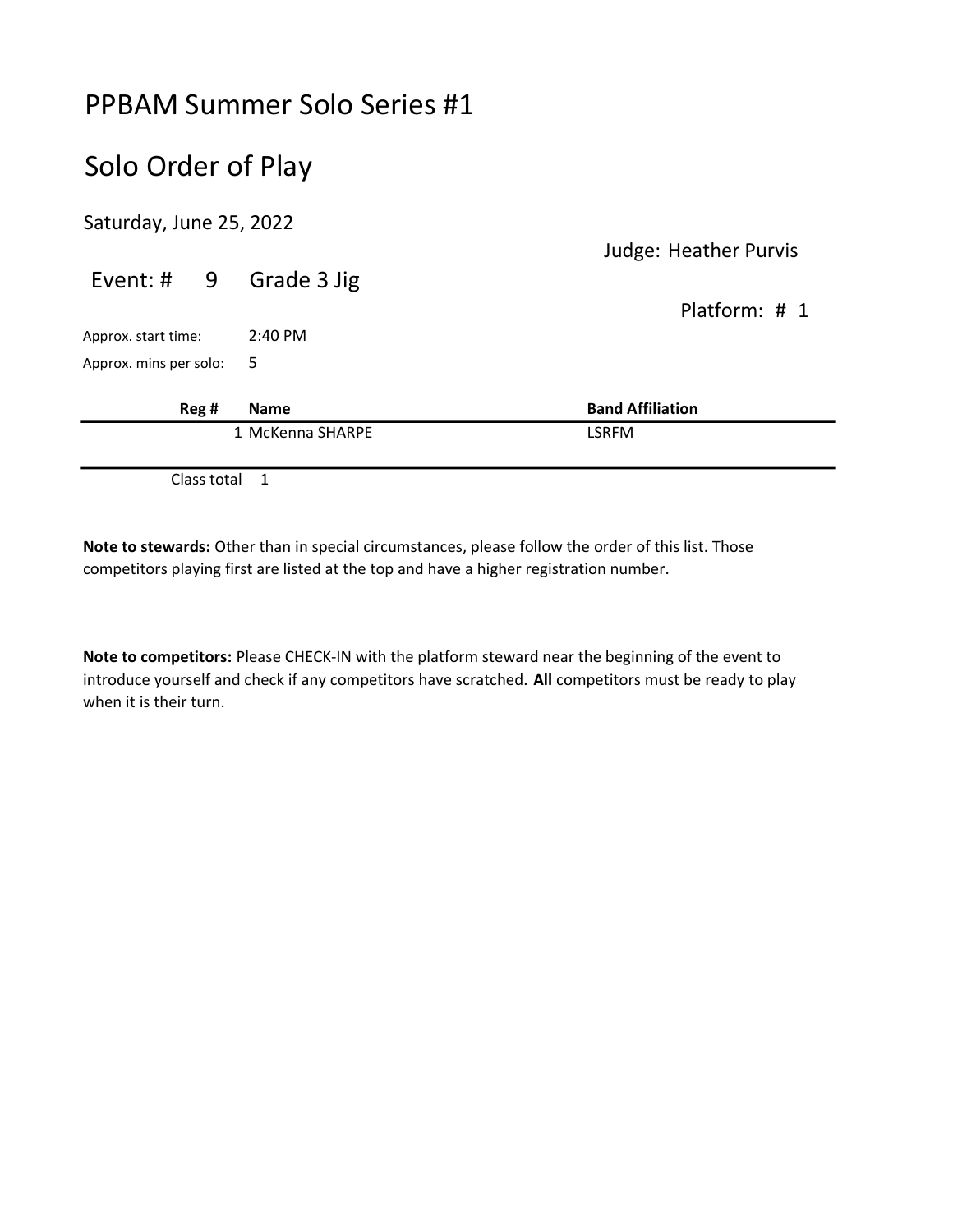## Solo Order of Play

Saturday, June 25, 2022

#### Judge: Heather Purvis

|                        |       | Event: # 14 Grade 4 Piobaireachd | Platform: $\#$ 1        |
|------------------------|-------|----------------------------------|-------------------------|
| Approx. start time:    |       | $2:20 \text{ PM}$                |                         |
| Approx. mins per solo: |       | 10                               |                         |
|                        | Reg # | <b>Name</b>                      | <b>Band Affiliation</b> |
|                        |       | 6 Alexina NAULT                  | QOCH                    |
|                        |       | 3 Matthew OWEN-HUNT              | <b>LSRFM</b>            |

Class total 2

Note to stewards: Other than in special circumstances, please follow the order of this list. Those competitors playing first are listed at the top and have a higher registration number.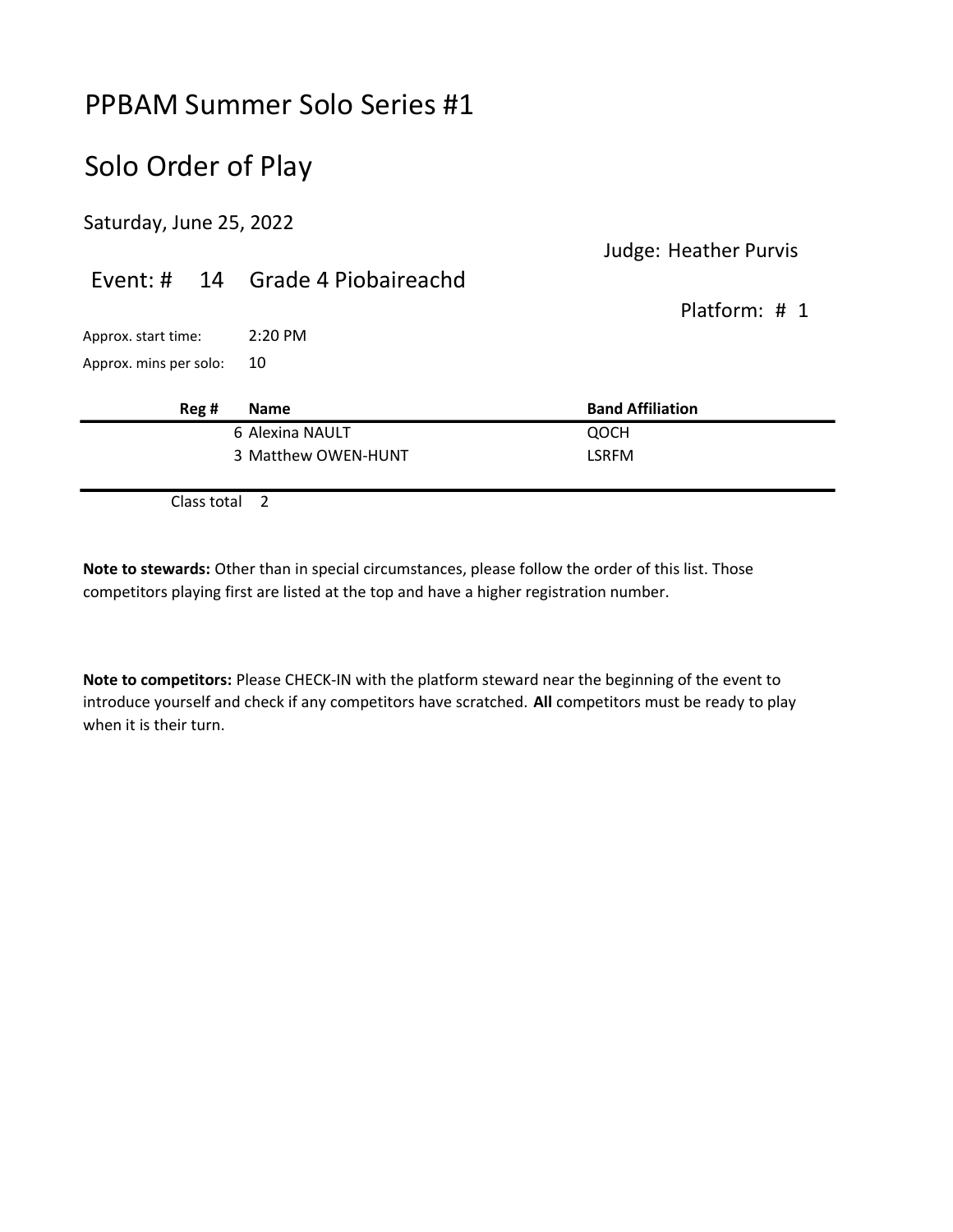## Solo Order of Play

Saturday, June 25, 2022

|                        |       | 2 Diane KOTELKO                  | 303 ANAVETS                  |
|------------------------|-------|----------------------------------|------------------------------|
|                        | Reg # | <b>Name</b>                      | <b>Band Affiliation</b>      |
| Approx. mins per solo: |       | 15                               |                              |
| Approx. start time:    |       | $2:45$ PM                        |                              |
|                        |       |                                  | Platform: # 1                |
|                        |       | Event: # 15 Grade 3 Piobaireachd | <b>Judge: Heather Purvis</b> |
|                        |       |                                  |                              |

Class total 1

Note to stewards: Other than in special circumstances, please follow the order of this list. Those competitors playing first are listed at the top and have a higher registration number.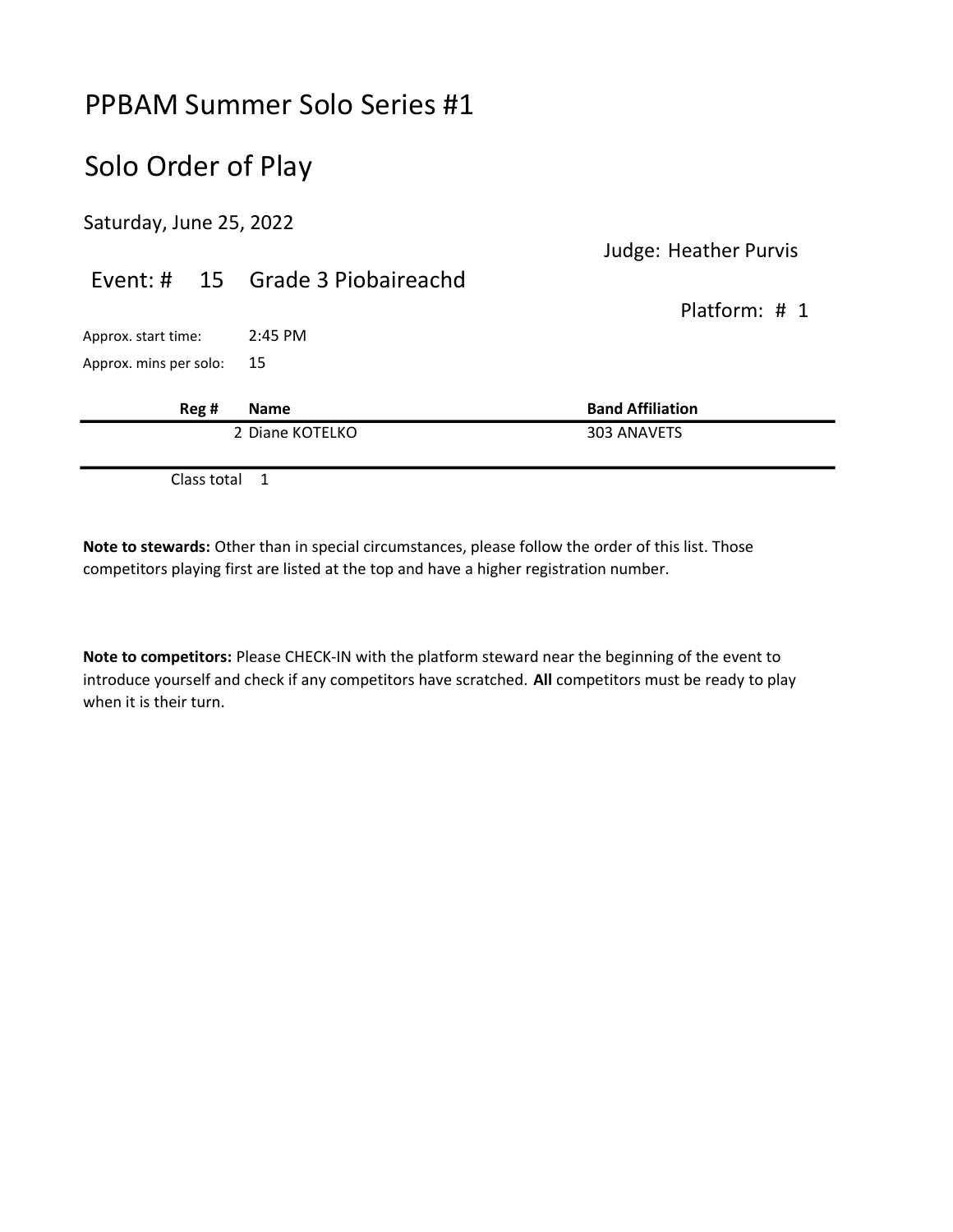## Solo Order of Play

Saturday, June 25, 2022

|                        |                    | Judge: Roland Reid      |
|------------------------|--------------------|-------------------------|
| Event: # 27 Drum Pad   |                    |                         |
|                        |                    | Platform: $\#$ 2        |
| Approx. start time:    | 1:40 PM            |                         |
| Approx. mins per solo: | 10                 |                         |
| Reg #                  | <b>Name</b>        | <b>Band Affiliation</b> |
|                        | 11 Benjamin ROBINS | <b>LSRFM</b>            |
|                        |                    |                         |

Class total 1

Note to stewards: Other than in special circumstances, please follow the order of this list. Those competitors playing first are listed at the top and have a higher registration number.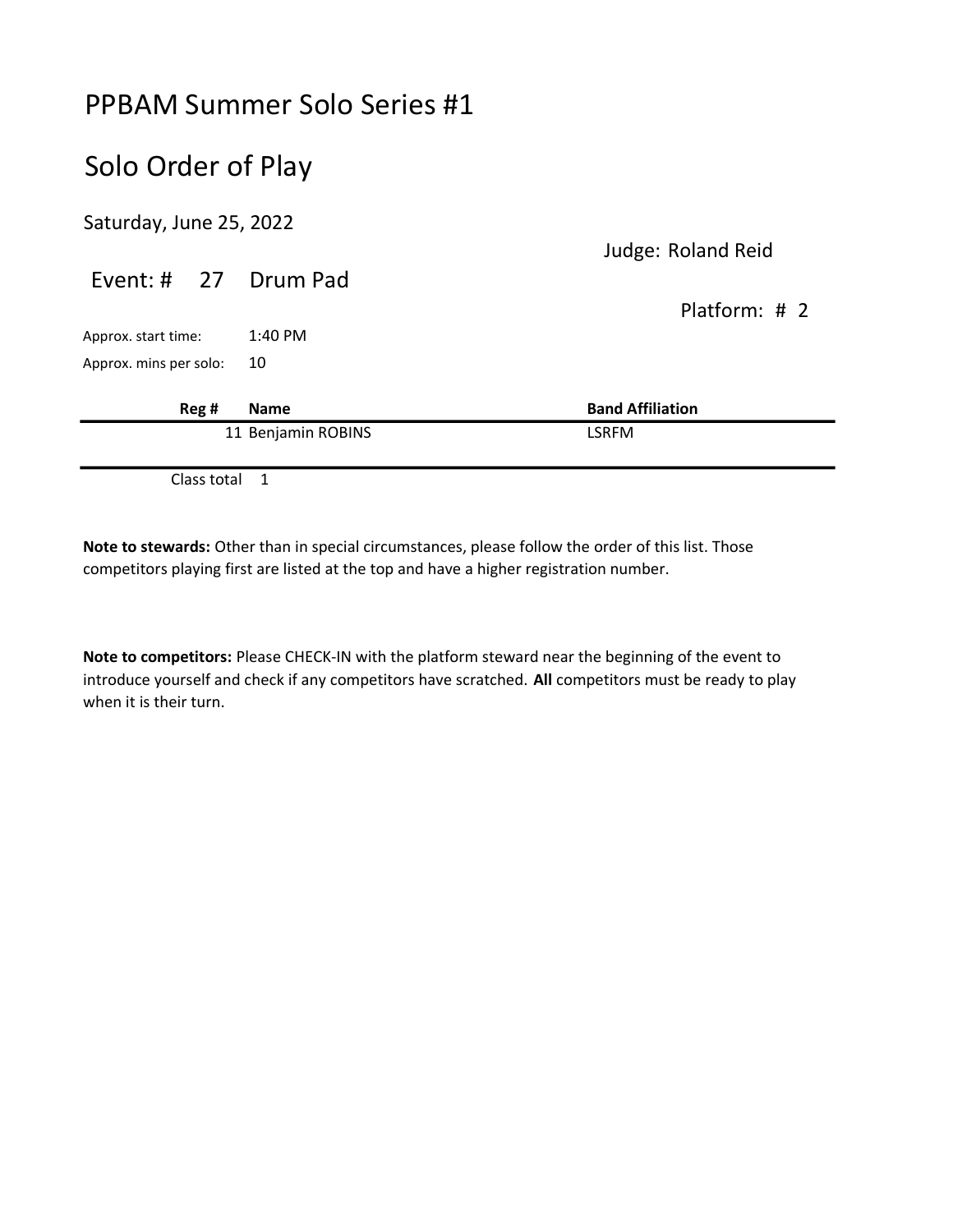## Solo Order of Play

Saturday, June 25, 2022

Judge: Roland Reid

|                        |             | Event: # 28 Grade 5 Snare - 2/4 March |                         |  |
|------------------------|-------------|---------------------------------------|-------------------------|--|
|                        |             |                                       | Platform: # 2           |  |
| Approx. start time:    |             | $1:00$ PM                             |                         |  |
| Approx. mins per solo: |             | 10                                    |                         |  |
|                        | Reg#        | <b>Name</b>                           | <b>Band Affiliation</b> |  |
|                        |             | 10 Joshua ROBINS                      | <b>LSRFM</b>            |  |
|                        |             | 9 Grace BROWN                         | <b>SAPB</b>             |  |
|                        | Class total | 2                                     |                         |  |

Note to stewards: Other than in special circumstances, please follow the order of this list. Those competitors playing first are listed at the top and have a higher registration number.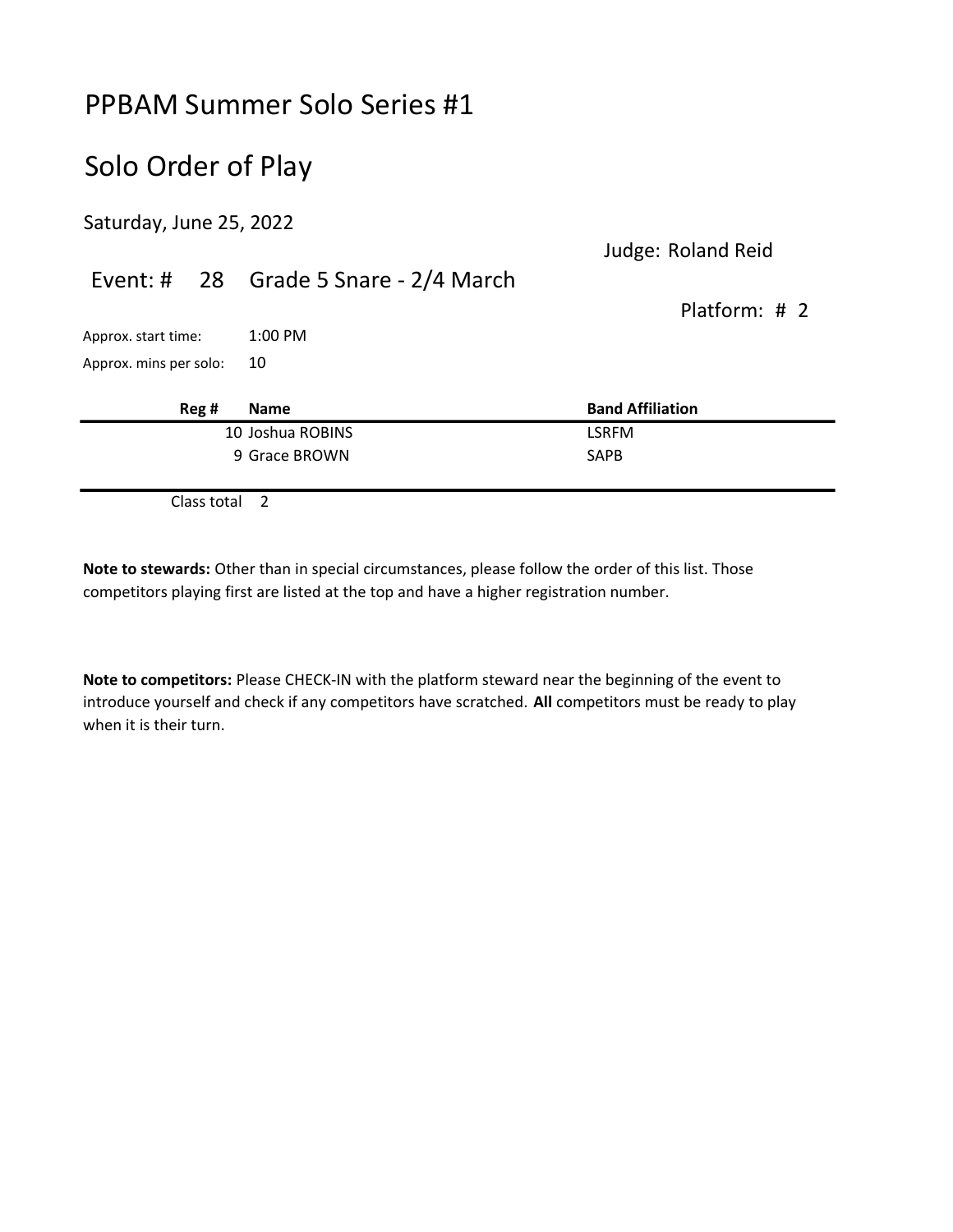## Solo Order of Play

Saturday, June 25, 2022

Judge: Roland Reid

|                        |      | Event: # 31 Grade 3 Snare - 2/4 March |                         |
|------------------------|------|---------------------------------------|-------------------------|
|                        |      |                                       | Platform: $\#$ 2        |
| Approx. start time:    |      | $1:20$ PM                             |                         |
| Approx. mins per solo: |      | 10                                    |                         |
|                        | Reg# | <b>Name</b>                           | <b>Band Affiliation</b> |
|                        |      | 8 Andrew SCHUERFELD                   | <b>LSRFM</b>            |
|                        |      |                                       |                         |

Class total 1

Note to stewards: Other than in special circumstances, please follow the order of this list. Those competitors playing first are listed at the top and have a higher registration number.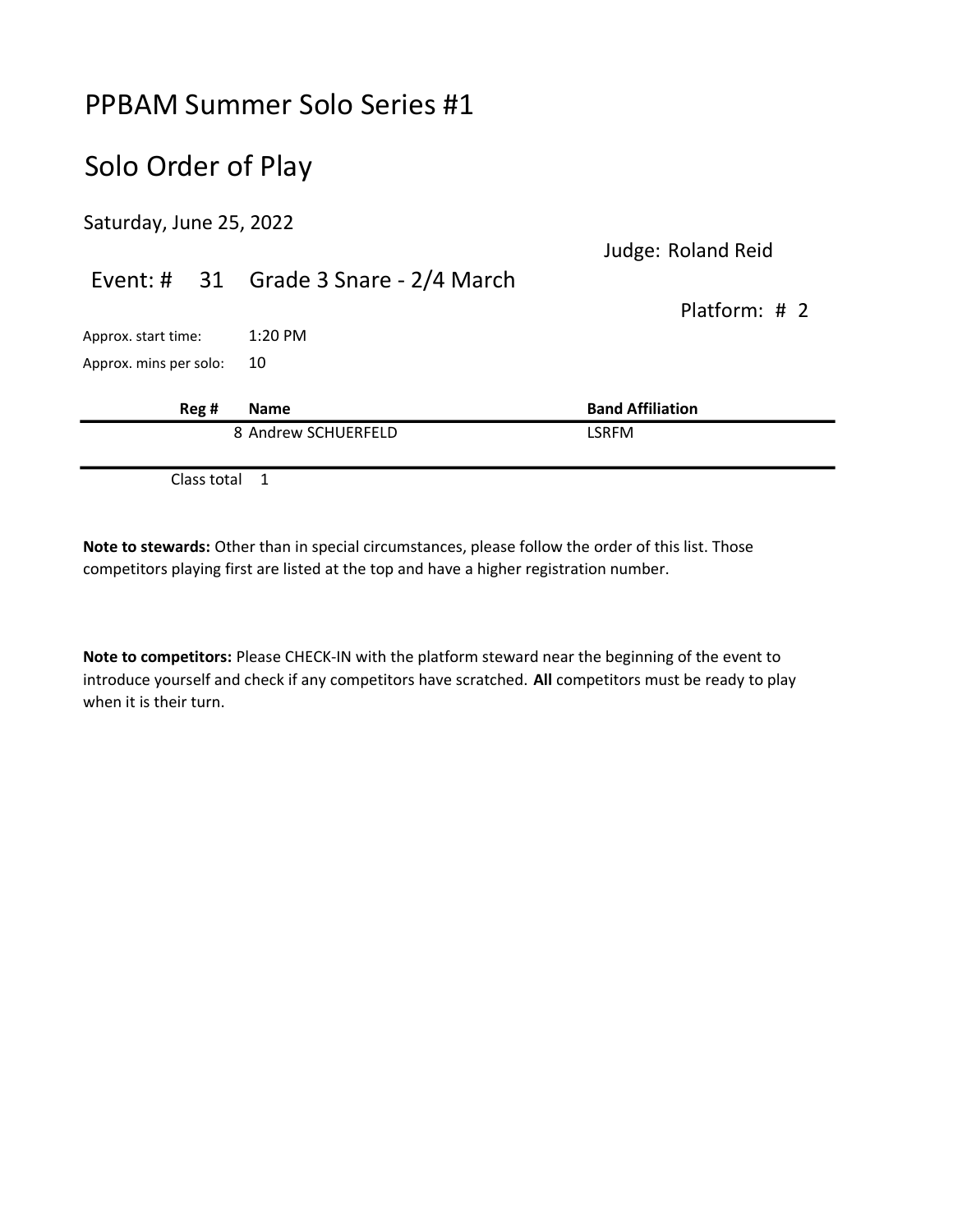## Solo Order of Play

Saturday, June 25, 2022

Judge: Roland Reid

|                        |       | Event: # 32 Grade 3 Snare - 6/8 March |                         |
|------------------------|-------|---------------------------------------|-------------------------|
|                        |       |                                       | Platform: # 2           |
| Approx. start time:    |       | $1:50$ PM                             |                         |
| Approx. mins per solo: |       | 10                                    |                         |
|                        | Reg # | <b>Name</b>                           | <b>Band Affiliation</b> |
|                        |       | 8 Andrew SCHUERFELD                   | <b>LSRFM</b>            |
|                        |       |                                       |                         |

Class total 1

Note to stewards: Other than in special circumstances, please follow the order of this list. Those competitors playing first are listed at the top and have a higher registration number.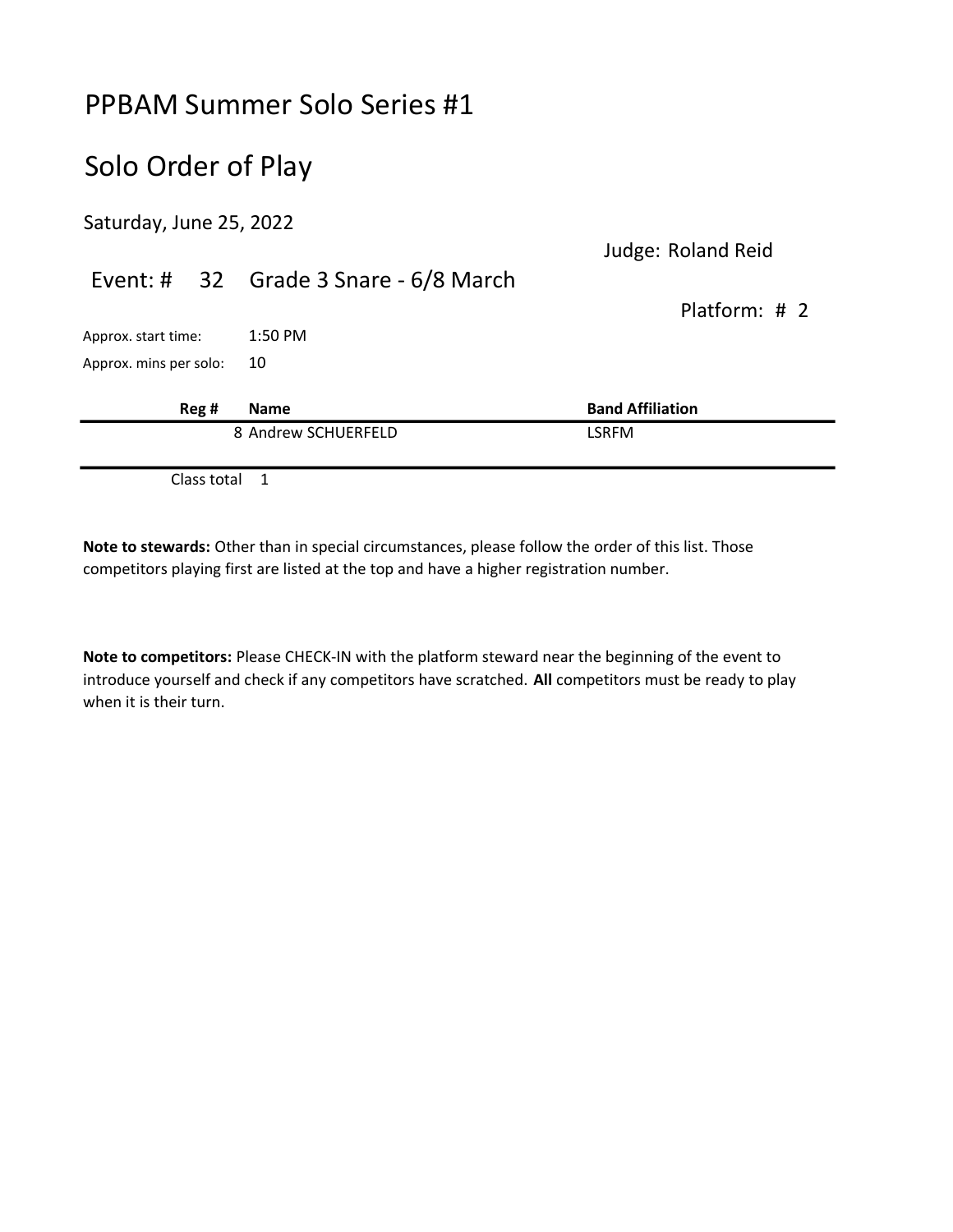## Solo Order of Play

Saturday, June 25, 2022

Judge: Roland Reid

# Event: # 33 Grade 2 Snare - MSR Platform: # 2 Approx. start time: 1:30 PM Approx. mins per solo: 10 Reg # Name Band Affiliation 7 Ian SCHUERFELD LSRFM

Class total 1

Note to stewards: Other than in special circumstances, please follow the order of this list. Those competitors playing first are listed at the top and have a higher registration number.